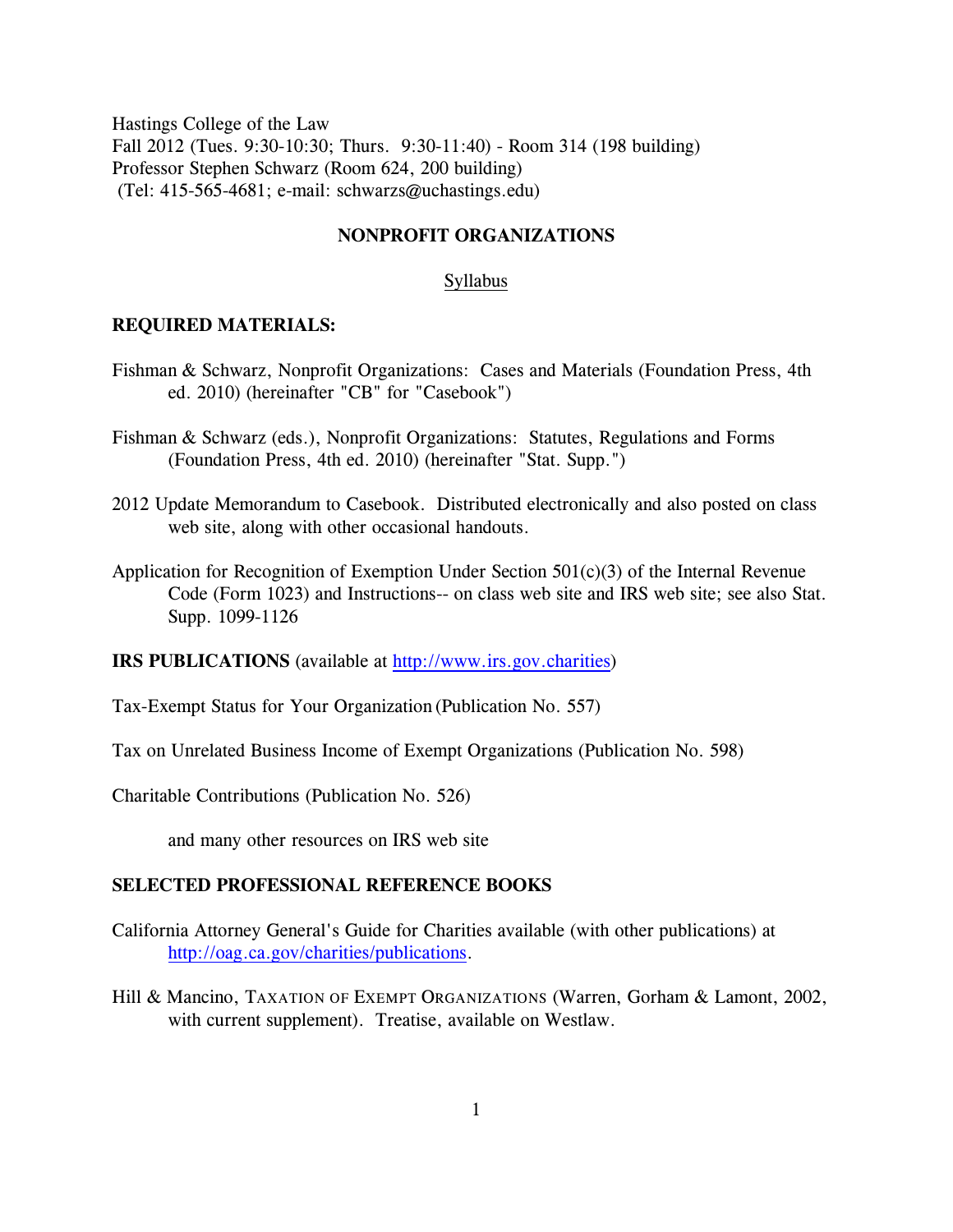- Hopkins, THE LAW OF TAX-EXEMPT ORGANIZATIONS (Wiley, 10th ed.). Another treatise, available in library (KF6449.H6).
- Whaley, et al. (eds.), ADVISING CALIFORNIA NONPROFIT CORPORATIONS (California C.E.B., 3d ed. 2009). A good practical resource covering both federal and California law. Available in library (KFC342.A98).
- Mancuso, How to Form a Nonprofit Corporation in California (Nolo Press, 14<sup>th</sup> ed.). A "how to" resource that is useful for beginning or generalist lawyers who are helping to set up a new nonprofit organization. Available in library (KFC342.M363).

BLOGS (Selective list; for other Internet resources, see Stat. Supp. 1133-1137)

Nonprofit Law Blog. <http://www.nonprofitlawblog.com/> Nonprofit Law Prof Blog. <http://www.lawprofessors.typepad.com/nonprofit/>

## **GUIDESTAR**

Guidestar –<http://www.guidestar.org> – is a leading data base on the nonprofit sector, providing access to all publicly available Form 990s filed by thousands of U.S. nonprofit organizations. Edu@GuideStar is a free service available to students and teachers in classes related to the sector. This class will be registered for this service for the Fall 2012 semester, giving all of us access to GuideStar Premium service at no cost.

## **STUDENT STUDY AIDS**

There is currently no recommended student study aid for nonprofit organizations. Put differently, the few available study aids are not recommended. For a good narrative overview of the tax law, see Joint Committee on Taxation, Historical Development and Present Law of the Federal Tax Exemption for Charitable and Other Tax-Exempt Organizations, April 19, 2005 (JCX-29-05), available at [https://www.jct.gov/publications.html?func-](https://www.jct.gov/publications.html?func=startdown&id=1586)  $=$ startdown $\&$ id $=$ 1586. For a general resource on nonprofit governance best practices, see Panel on the Nonprofit Sector, Principles for Good Governance and Ethical Practice: A Guide for Charities and Foundations, available at: <http://www.nonprofitpanel.org/report/final/> (follow the links to "Final Report") and the related Reference Edition, which includes legal background for each principle.

## **CLASS WEB SITE**

The link to the class web site is:

<http://www.uchastings.edu/faculty-administration/faculty/schwarz/class-website/index.html>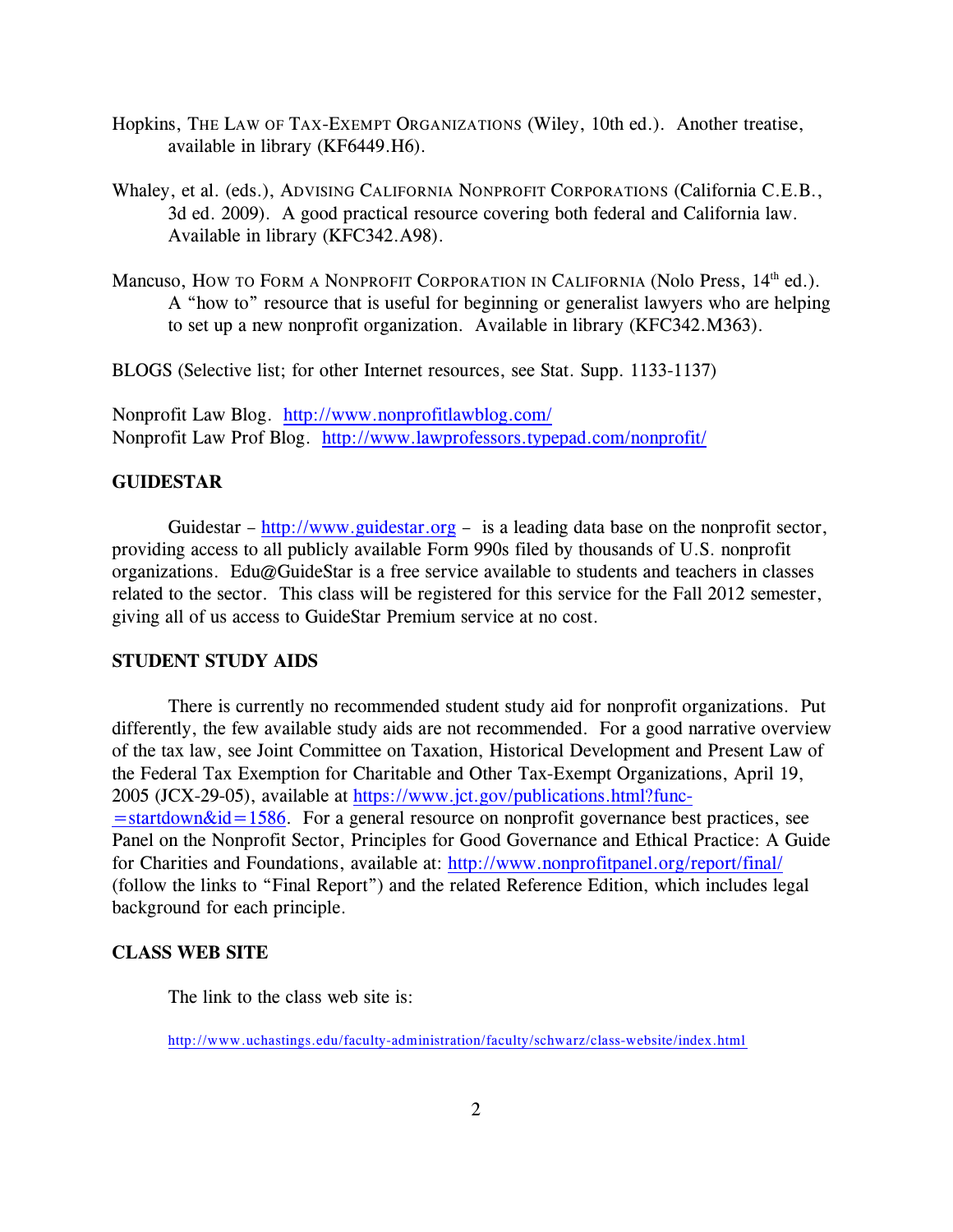The class web site includes this syllabus, Form 1023, and a few class handouts.

### **GOALS OF THE COURSE**

The general goal is to survey the law governing nonprofit organizations from the perspective of both state law (formation, governance, fiduciary duty of officers, directors and trustees, and related issues) and federal (mostly tax) law. About 1/3 of the class covers state law and 2/3 covers federal tax law.

Particular goals (also known as desired "learning outcomes") are to: (1) learn about a fascinating and dynamic area of the law, using an approach that blends theory, legal doctrine and practice; (2) provide an opportunity for skills training through a real-world simulation exercise; and (3) have a stimulating classroom experience in an informal seminar-like setting. The course is designed to be valuable for students whose career path will include interaction with the nonprofit sector as an employee, grantseeker, donor, board member, voyeur, journalist, or a paid or volunteer legal advisor to all of the above.

### **ASSIGNMENTS AND GRADES**

Final grades will be based 30% on a take-home skills training exercise and 70% on a conventional final exam. In addition, as discussed below, discretionary grade adjustments may be made based on class participation.

The exercise will require preparing an application for tax-exempt status for a hypothetical nonprofit organization, along with a brief memo addressing a few aspects of the formation and application process. The assignment will be distributed on Thursday, September 27 and will be due on Monday, October 29. More details will be provided in class.

The open book three-hour final exam (you can bring anything you want except your attorney) will consist of a series of essay questions of varying length. It is tentatively scheduled for Tuesday, December 4, 2012, in the afternoon. More information, including some questions from past exams, will be provided near the end of the semester.

### **ATTENDANCE AND CLASS PARTICIPATION**

Regular attendance is assumed, and participation in class discussion will be greatly appreciated and rewarded if it adds value. In determining final grades, discretionary grade adjustments of up to one level (e.g., "B" to "B+", or vice versa) may be made based on meaningful contributions to class discussion or deficient preparation, chronic muteness, extraneous surfing on your laptop, or non-attendance.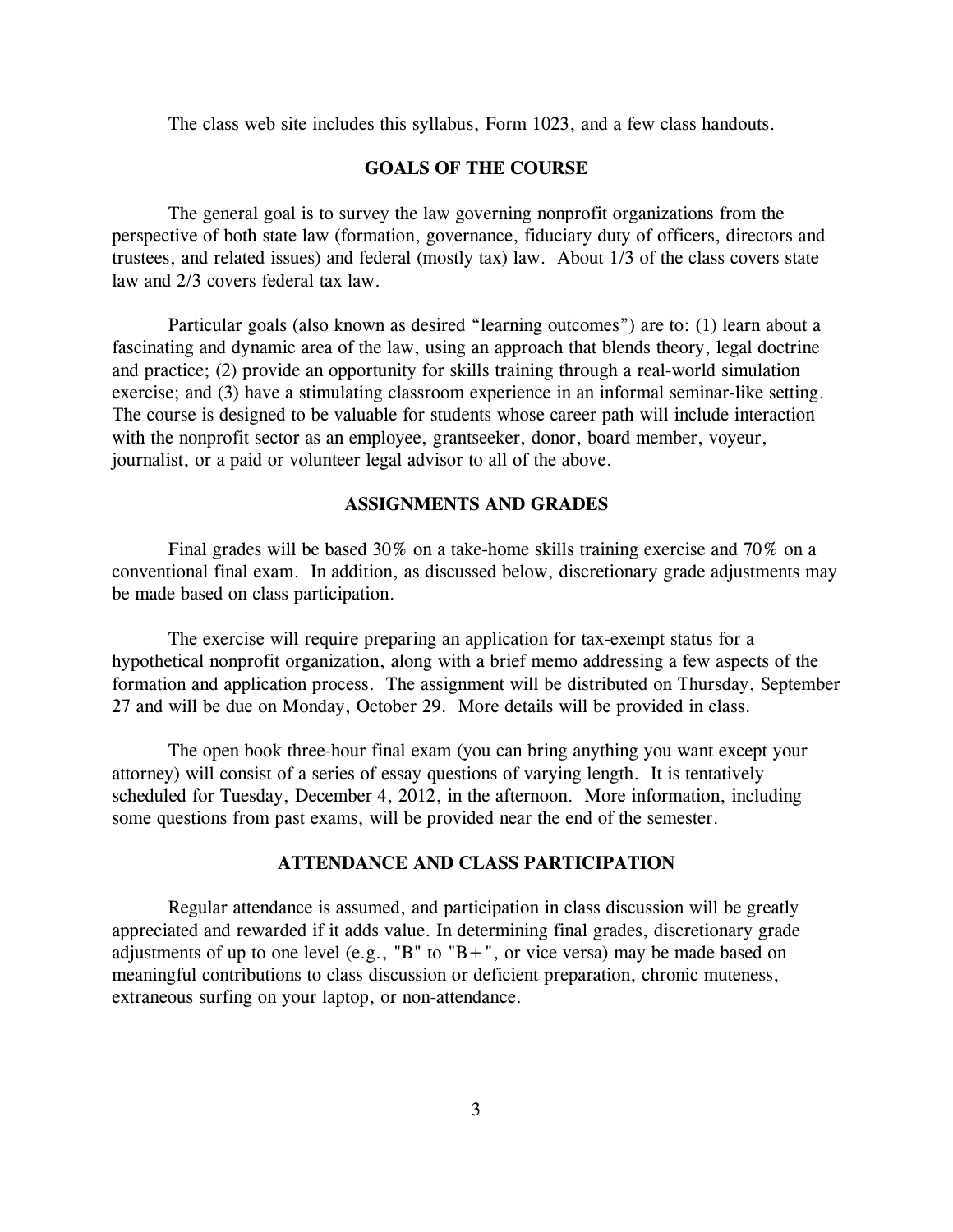### **READING ASSIGNMENTS AND COURSE OUTLINE**

The weekly allocation of reading assignments is intended to be a close approximation. You are encouraged to complete the reading for a particular week even if (as is possible) the class discussion is so lively that we fall slightly behind this schedule.

At the beginning of most assigned topics, the casebook provides references (in bold type) to original sources, such as statutes and regulations, virtually all of which can be found in the Statutes, Regulations and Forms Supplement. Assignments (sometimes abridged) to these sources also are provided on the syllabus. **Follow the syllabus**. Most assignments also include problems in the casebook. They usually will be the focus of class discussion. The statutes and regulations are most effectively used as research tools for solving the problems, especially on the more technical tax topics.

Items marked with an asterisk ( \* ) will be given accelerated treatment. "Skim" means that you only need to look at and be generally familiar with the material assigned.

#### Week of:

8/20/12 **Scope Note:** Our first two classes provide an introductory overview of the nonprofit sector -- its dimensions and demographics, historical roots, role in contemporary society, and legal framework. We then will turn to the major legal issues that arise on the formation of a nonprofit organization, particularly choice of legal form under state law, organizational logistics, and the attorney's role in all of the foregoing. This introductory coverage concludes with an exploration of the rationale for charitable tax exemptions. A few specific hypothetical fact patterns will be provided to facilitate discussion of the theoretical portions of the reading assignment.

> In explaining the attorney's role on formation of a nonprofit organization, the California C.E.B. text, *Advising California Nonprofit Corporations* (Chapter 1), poses 12 basic questions. They are:

- 1. Is a new entity necessary?
- 2. Is there a sound business plan and is the new entity financially viable?
- 3. Should the organization be a nonprofit entity and what are the circumstances to consider?
- 4. Should the organization be a nonprofit entity and what special treatment is available?
- 5. If nonprofit, what type of entity should it be?
- 6. In what state or country should it be organized?
- 7. If a California nonprofit corporation, should it be public benefit, mutual benefit, or religious?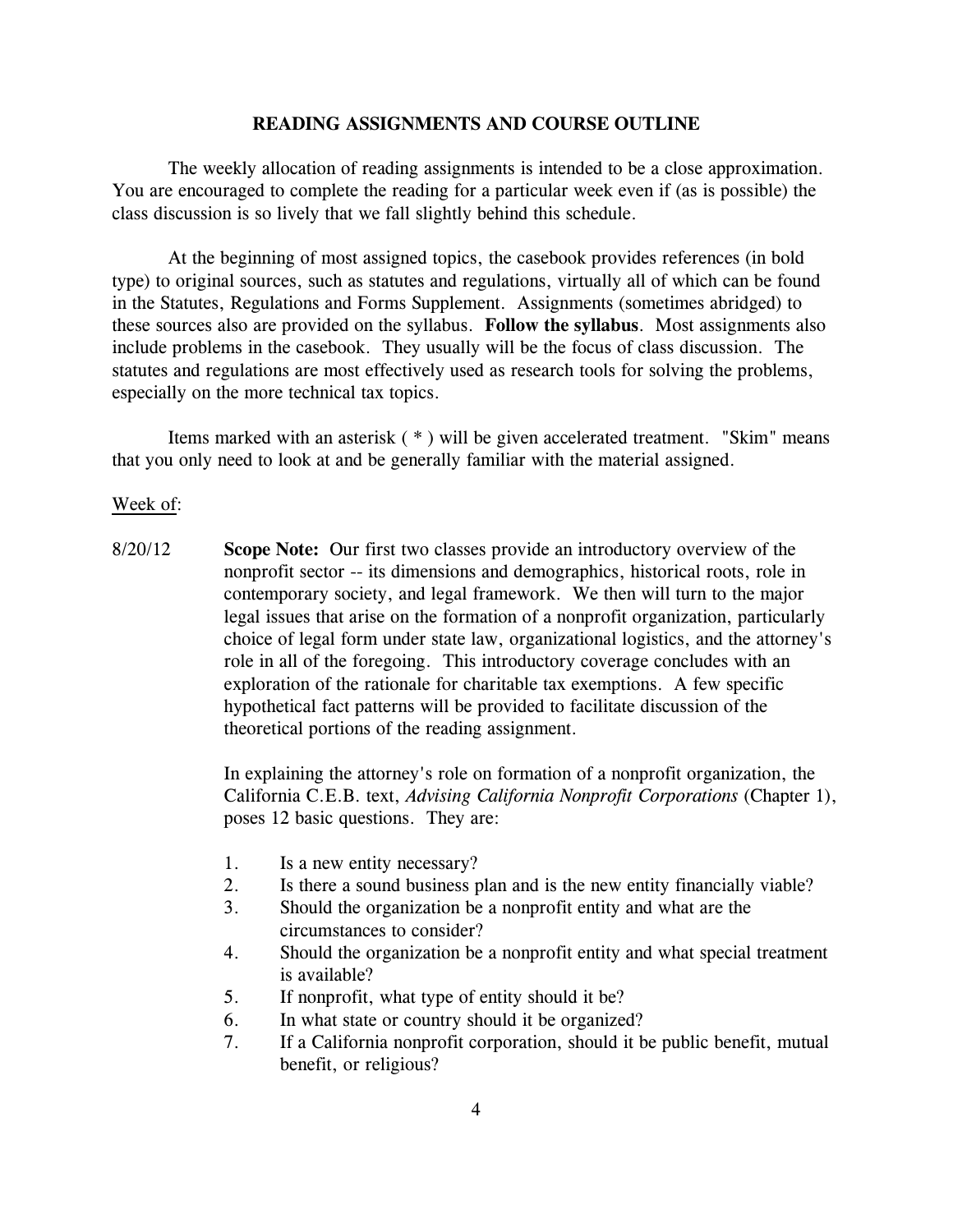## 8/20/12 8. If a California nonprofit corporation, should it have voting members?

- (cont'd) 9. Is tax exemption appropriate and desirable?
	- 10. If tax exemption is desirable, under what section of the Internal Revenue Code?
	- 11. If the organization will be exempt from tax under  $\S$  501(c)(3), can it qualify for public charity classification under § 509?
	- 12. If the organization does not qualify as a public charity, can it accept various restrictions applicable to private foundations?
	- 13. And this additional question . . . how much should I charge for doing all this work? Should I get paid up-front?

All these questions will be answered during the course.

## **INTRODUCTION**

## AN OVERVIEW OF THE NONPROFIT SECTOR

Skim I.R.C. §§ 501(a)-(c); 170(a)(1),(c); 509(a); Calif. Corp. Code § 5410, first sentence only

CB 2-19, 25-28 (read quickly for general background), 30-38

## **FORMATION OF A NONPROFIT ORGANIZATION**

### CHOICE OF LEGAL FORM; TAX EXEMPTION

Calif. Corp. Code §§ 5111; 5130; 5227 I.R.C. § 508(a)-(c) CB 39-44, 48-58, 317-319 Skim sample organizational forms (Stat. Supp. 1006-1018) and Form 1023 (Stat. Supp. 1099-1126) Problem: CB 45

## **CHARITABLE TAX EXEMPTIONS: THEORY, STAKES AND QUALIFICATION REQUIREMENTS**

### RATIONALE FOR TAX EXEMPTION

CB 294-314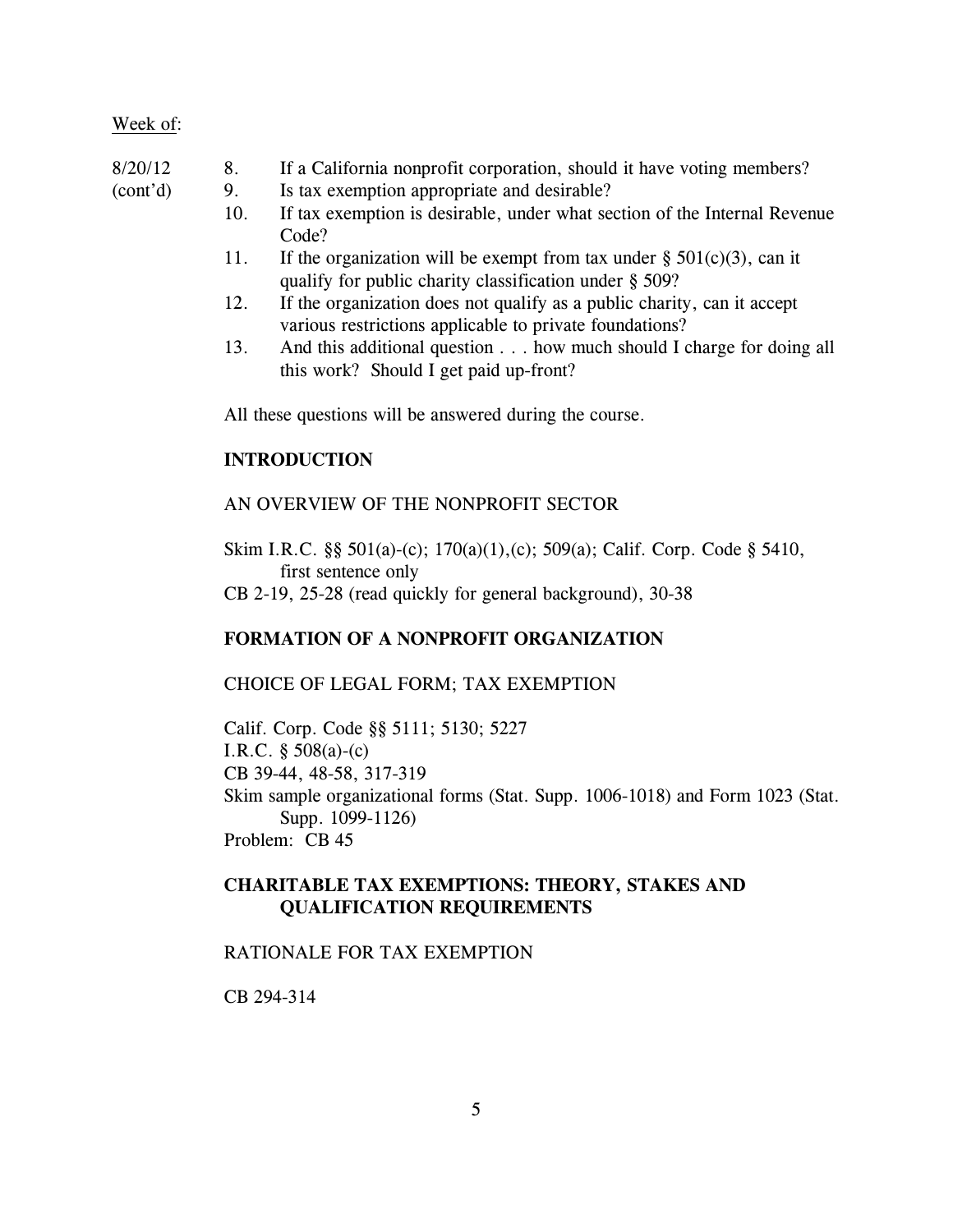8/27/12 **Scope Note:** This week's classes begin a survey of the affirmative requirements for charitable tax exemption under  $\S$  501(c)(3). The threshold question is: what purposes and activities are "charitable?" The standards will be studied in context, beginning with health care providers (primarily hospitals) and then turning to other types of "charities." The focus will be – what *are* the requirements (warning – this material can be a little slippery) but we also will devote some attention to policy issues (i.e., what *should* be they be).

### ORGANIZATIONAL AND OPERATIONAL TESTS

I.R.C.  $\S 501(c)(3)$ Regs. §§  $1.501(c)(3)-1(a)$ ,  $(b)(1)-(4)$ ,  $(c)(1)-(2)$ CB 315-317

# THE EVOLVING CONCEPT OF "CHARITY"

### Introduction

Treas. Reg. §  $1.501(c)(3)-1(d)(1)$  & (2) CB 319-323; skim 72-77

Hospitals and Health Care Organizations

CB 323-343; look at Form 990, Sch. H (Stat. Supp. 1080-1083) Problems: 343-344

\*Public Interest Law Firms; Legal Services

CB 344-351 Problems: 350-351 (omit (c))

\*Community Development and Low-Income Housing

CB 351-357

\*Protection of the Environment

CB 357-362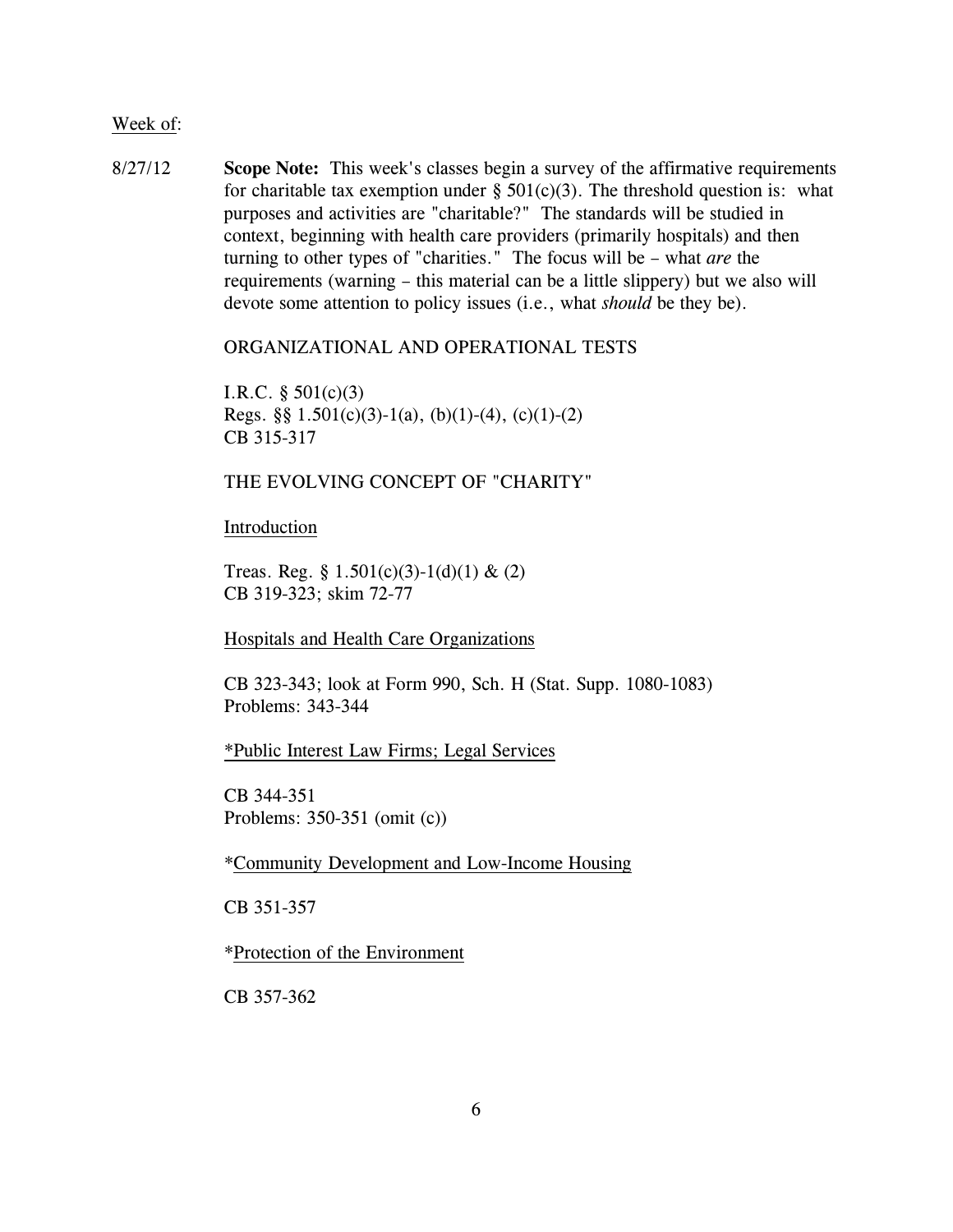8/27/12 \*Credit Counseling Organizations (cont'd) CB 368-369

Disaster Relief

CB 362-367 Problems: CB 367

9/3/12 **Scope Note:** This week's classes begin with the public policy limitation, a judicially-created rule that has been principally applied to deny  $\S$  501(c)(3) tax exemption to racially discriminatory schools. We then consider the special qualification requirements and issues for educational and religious organizations, and a few other specialized types of  $\S$  501(c)(3) charities.

The Public Policy Limitation

CB 369-397; look at Form 990, Sch. E (Stat. Supp. 1072) Problems: CB 397-398

Educational Organizations

Treas. Reg. § 1.501(c)(3)-1(d)(3) CB 398-414 Problems: CB 414-415

Churches and Other Religious Organizations

CB 415-430 Problems: CB 430-431

\*Other Charitable Purposes

Skim I.R.C. §§ 501(e), (f), (j) CB 431-432, 437-439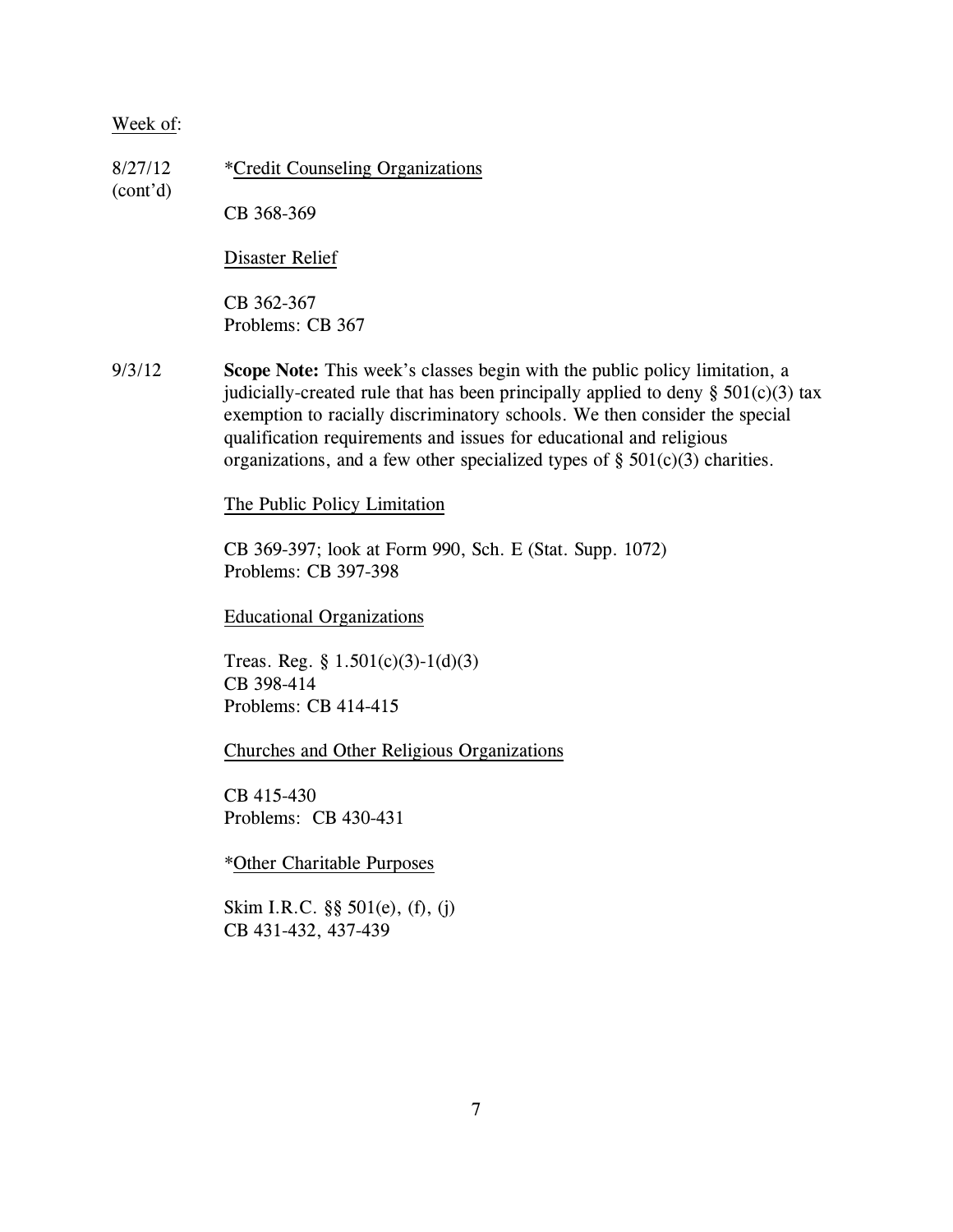9/10/12 **Scope Note:** The next two weeks and part of the following week are devoted to the role and fiduciary duties of officers and directors and how they are enforced under state and federal law. Coverage begins from the perspective of state law, using California as the model, and then turns standards and sanctions imposed by federal tax law. The goal is to study what the law requires (this sometimes is amorphous) and what are "best practices" for nonprofit officers and directors.

## **OPERATION AND GOVERNANCE**

### INTRODUCTION; DIRECTORS, TRUSTEES AND MEMBERS

Calif. Corp. Code §§ 5210; review § 5227 CB 123-128

# FIDUCIARY DUTIES AND BEST PRACTICES

The Fiduciary Concept

CB 134-136

The Duty of Care

Calif. Corp. Code §§ 5230; 5231; 5047.5

CB 136-157 (it's ok to read the three cases quickly, focusing on how the directors or trustees got into trouble and what standards were applied by the courts in evaluating their fiduciary behavior) Problems: CB 157-158 (omit (e))

The Duty of Loyalty

Calif. Corp. Code §§ 5227; 5233(a)-(d), (g), (h); 5235; 5236; skim § 7233 CB 163-166; 170 (begin with Notes)-189; 196-198 Problems: CB 198-199 (Problems 1(a)-(b), (e), (g), (h))

\*The Duty of Obedience

CB 199-202

\*Insurance; Indemnification

Skim CB 158-162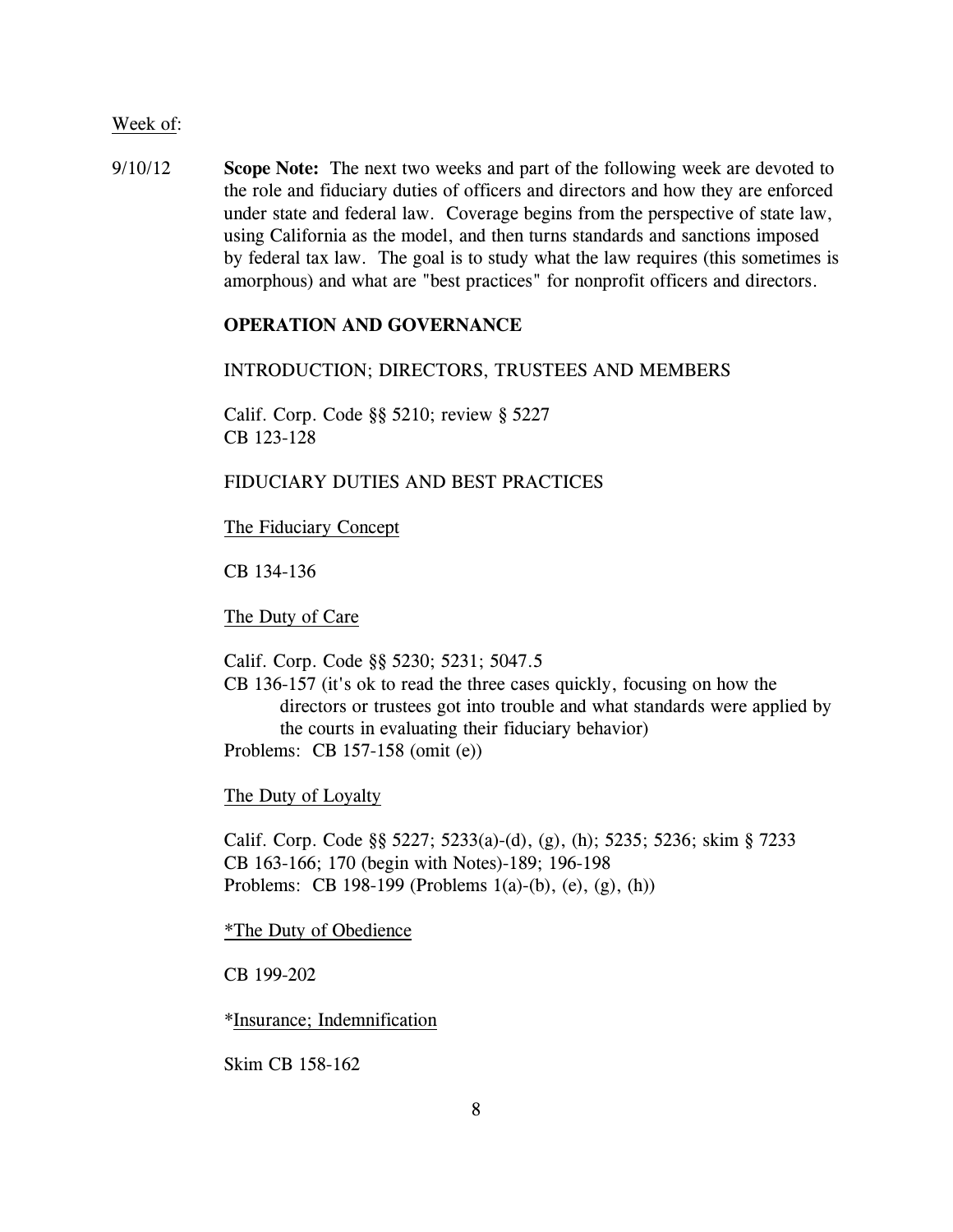9/17/12 **Scope Note:** Tuesday's class is devoted to a fiduciary's responsibility for investments and endowments under state law. On Thursday, the focus shifts to state enforcement of fiduciary duties (including the role of donors), the cy pres doctrine, and an introduction to the federal fiduciary regulation regime.

Investment Responsibility; Endowments

Skim UPMIFA (at Stat. Supp. 237-243) CB 202-220 Problems: CB 212, 220-221

## **ENFORCEMENT OF FIDUCIARY DUTIES**

In General

Skim core portions of Form 990 (Stat. Supp 1045-1056) CB 221-226

State Law (Role of the Attorney General)

CB 226-231

Donors (and Donor Standing Issues)

CB 231-237

Cy Pres and Deviation

CB 90-106

Federal Tax Law: Introduction – Inurement and Private Benefit

I.R.C. § 501(c)(3); look at § 4958 Treas. Reg. §§ 1.501(c)(3)-1(c)(2) CB 445-460; 249-256; 460-461; look at Form 990, Sch. J (Stat. Supp. 1086- 1087)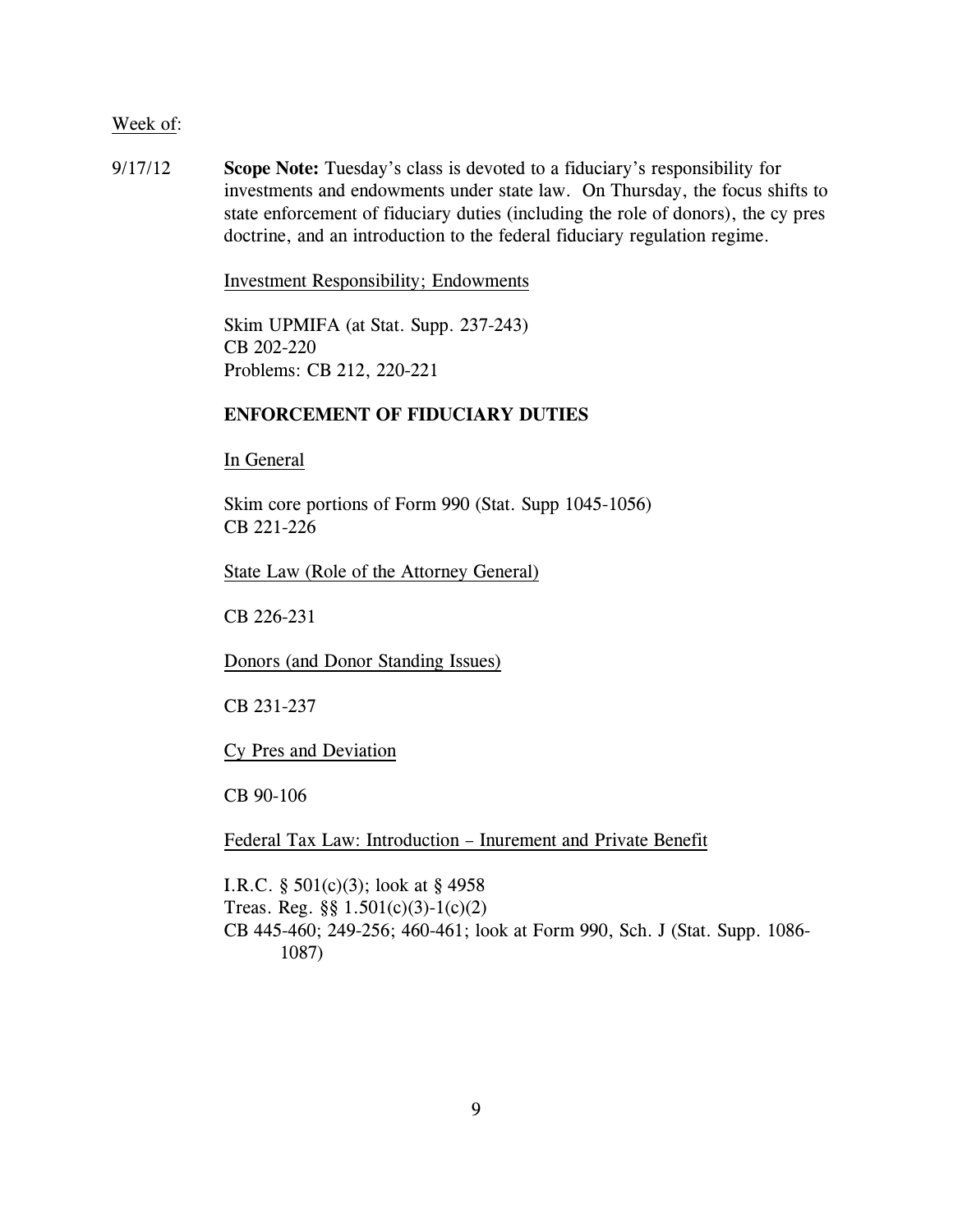9/24/12 **Scope Note:** Tuesday's class will apply the inurement and private benefit limitations and the intermediate sanctions excise tax rules to the assigned problems. Thursday's class begins a survey of the first of two major "border patrol" limitations on §  $501(c)(3)$  exempt status: the limitations on lobbying and political campaign activities. We start by examining the permissible level of lobbying activities by  $\S$  501(c)(3) organizations. The main event is the  $\S$  4911 expenditure test election, which is rather technical. Don't get discouraged by all the detail. Our goal is to develop an appreciation of the considerable opportunities for charities to influence the political process. After a brief discussion of the *Christian Echoes* case and a mini-lecture on the § 501(h) election, we will turn to the problems at pp. 506-508.

Federal Tax Law – Intermediate Sanctions

I.R.C.  $\S$  4958(a), (b), (c)(1), (d), (e), (f) Treas. Reg.  $\S\S 1.501(c)(3)-1(f)$  (it's ok just to read a few of the examples); 53.4958 as needed for problems CB 461-471 Problems: CB 471-474 (Problems 1(a), (c)-(f)  $\&$  2 if time permits)

## **LOBBYING AND POLITICAL CAMPAIGN ACTIVITIES**

#### Background

CB 474-476; look at Form 990, Sch. C (Stat. Supp. 1063-1065)

No Substantial Part Test

I.R.C. §§ 501(c)(3); 504; 4912; 170(f)(6) Treas. Reg.  $\S 1.501(c)(3)-1(c)(3)$ CB 476-488

\*Constitutional Issues

CB 488-497 (this is a "skim"; it's an important and interesting case but our discussion will cut to the chase on its rationale and the concerns expressed in Justice Blackmun's dissent)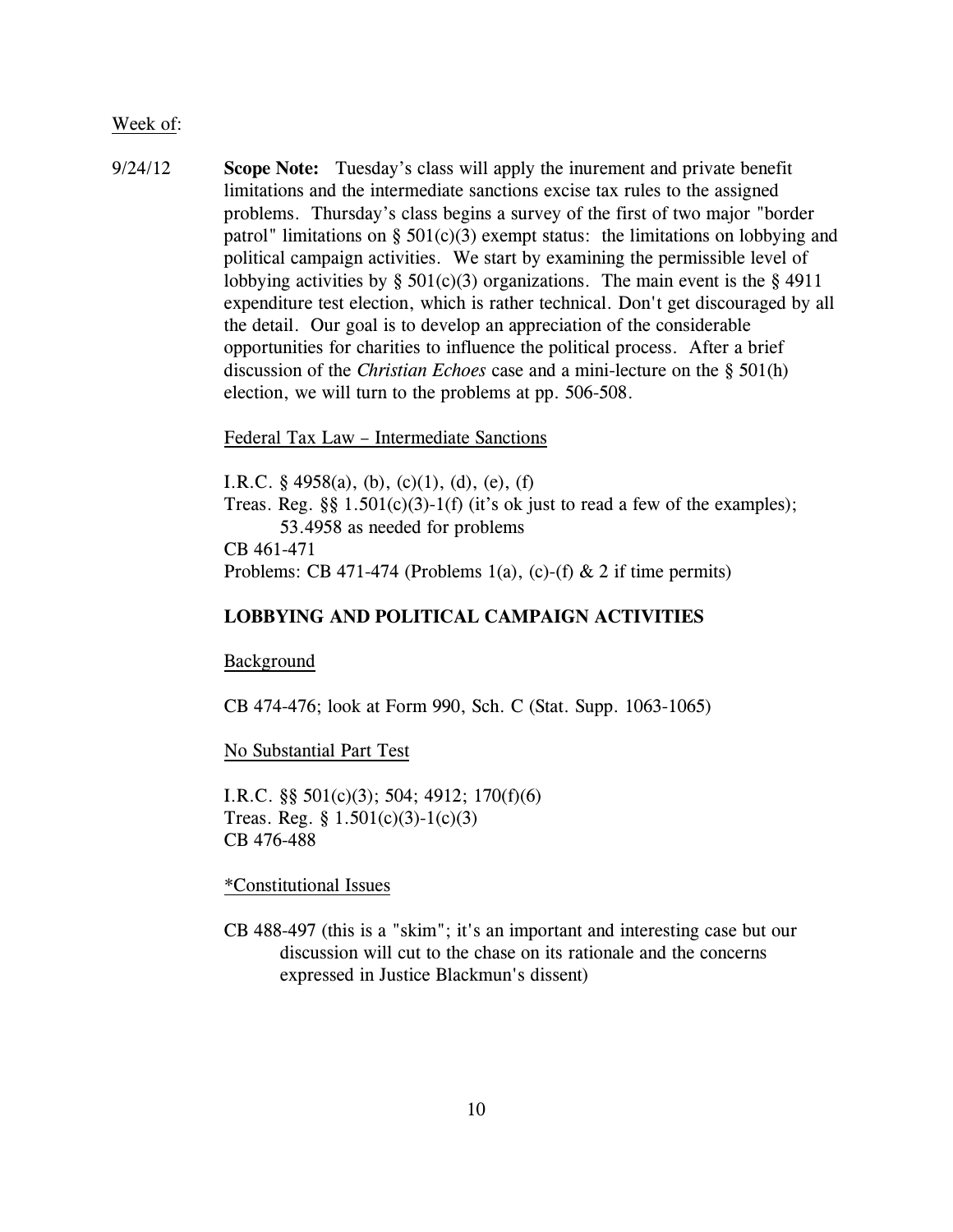| 9/24/12               | The $\S$ 501(h) Expenditure Test Election                                                                                        |
|-----------------------|----------------------------------------------------------------------------------------------------------------------------------|
| (cont <sup>'</sup> d) |                                                                                                                                  |
|                       | I.R.C. $\S$ § 501(h); 4911(a)-(e), (f)(1)(A)                                                                                     |
|                       | Treas. Reg. -- The $\S 1.501(h)$ and $\S 1.4911$ regulations should be used<br>selectively as a research source for the problems |
|                       | CB 497-506                                                                                                                       |
|                       | Problem: CB 506-508 (some of this will spill over to next week)                                                                  |

10/1/12 **Scope Note:** After finishing up the lobbying problem we move to the political campaign limitations under tax and election law, focusing on the problems at pp. 536-537, and conclude by considering the impact on nonprofit organizations of the Supreme Court's controversial *Citizens United* decision. Private foundations will be introduced near the end of Thursday's class.

### Political Campaign Tax Limitations & Alternative Structures

I.R.C. §§ 501(c)(4); 504; 4955; Skim § 527 CB 508-539 Problem: CB 536-537

Nontax Regulation & the *Citizens United* Case

CB 539-542, and enjoy the video clip below [http://www.colbertnation.com/the-colbert-report-videos/398531/september-29-2](http://www.colbertnation.com/the-colbert-report-videos/398531/september-29-2011/colbert-super-pac---trevor-potter---stephen-s-shell-corporation) [011/colbert-super-pac---trevor-potter---stephen-s-shell-corporation](http://www.colbertnation.com/the-colbert-report-videos/398531/september-29-2011/colbert-super-pac---trevor-potter---stephen-s-shell-corporation)

## **PRIVATE FOUNDATIONS, PUBLIC CHARITIES AND OTHER FOUNDATION ALTERNATIVES**

THE UNIVERSE OF PRIVATE FOUNDATIONS

CB 703-715

10/8/12 **Scope Note:** Classes for the next three weeks cover the distinction between private foundations and public charities, private foundation grantmaking alternatives, and the private foundation excise taxes. Our initial goal is to understand the pros and cons of private foundations and then explore the various paths to avoiding private foundation status when avoidance is desirable. This week's material will be covered largely through discussion of the problems at pp. 737-738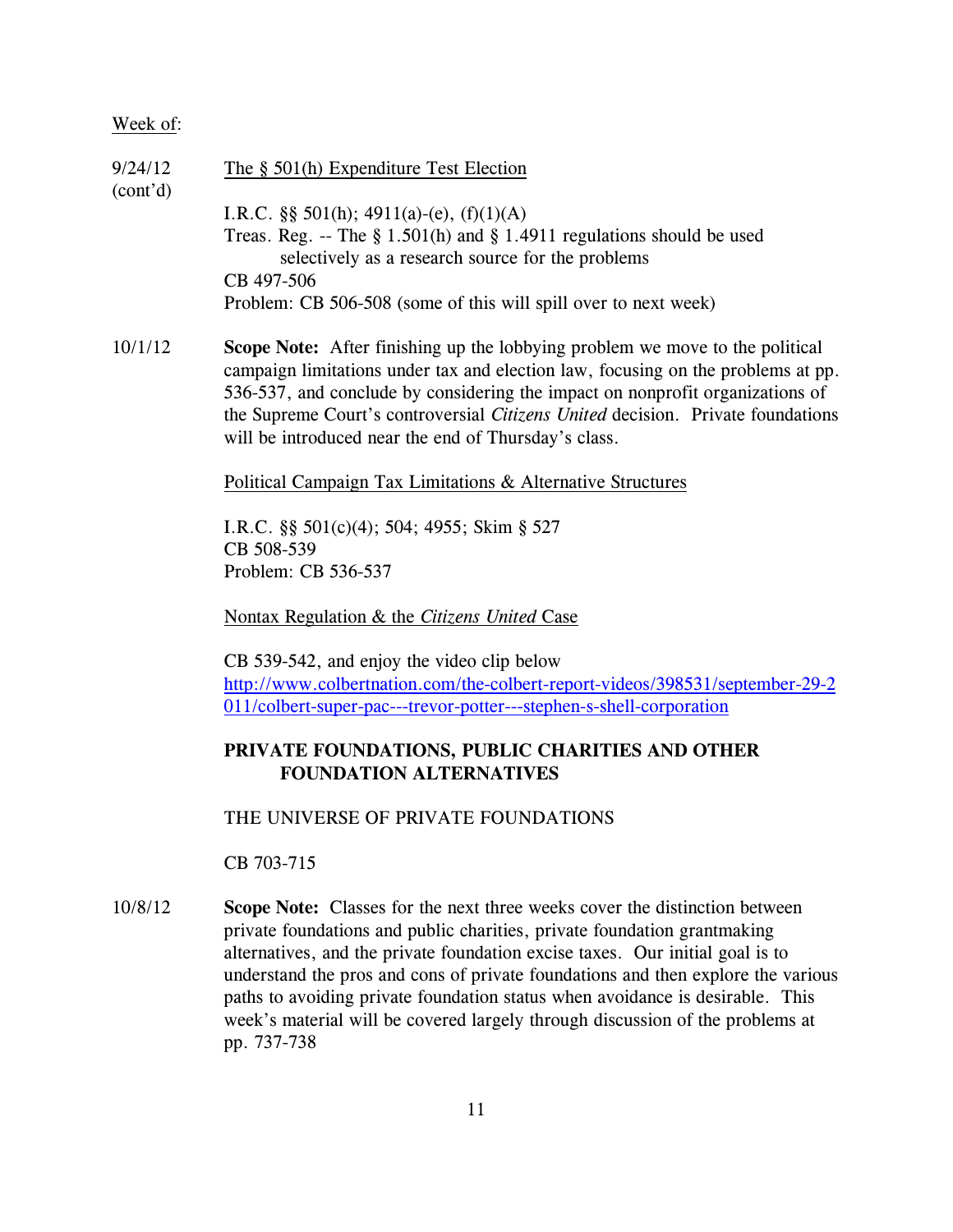## 10/8/12 PRIVATE FOUNDATIONS AND PUBLIC CHARITIES

(cont'd)

#### I.R.C. §§ 509; 170(b)(1)(A); 507(d)(2); 4946

Treas. Reg. §§  $1.170-9T(f)(1)$ ,  $(2)$ ,  $(3)$ ,  $(4)(i)-(iii)$ ,  $(6)(i)$ ,  $(7)(i)$  (don't blame the messenger); you have been spared Treas. Reg. § 1.509(a)-3T but take a peek. Note: The "T" is in the Regulations cite is for "temporary" but these regulations are now "final." A brief explanation of the distinction will be provided in class.)

CB 721-730, 739-749

Problem: CB 737-738 (Problem 1)

## PRIVATE FOUNDATION ALTERNATIVES

I.R.C. §§ 509(a)(3); 4958(c)(2) & (3), (f)(1)(D); 4966 (omit (d)(4)); 4967 CB 715-720, 730-736 Problem: CB 738 (Problem 2)

\*Private Operating Foundations

I.R.C. § 4942(j)(3) CB 763-764

## 10/15/12 PRIVATE FOUNDATION EXCISE TAXES

Introduction

CB 765-766

\*Tax on Net Investment Income

Skim I.R.C. § 4940 CB 766-768

\*Charitable Distribution Requirements

Skim I.R.C. § 4942 CB 781-785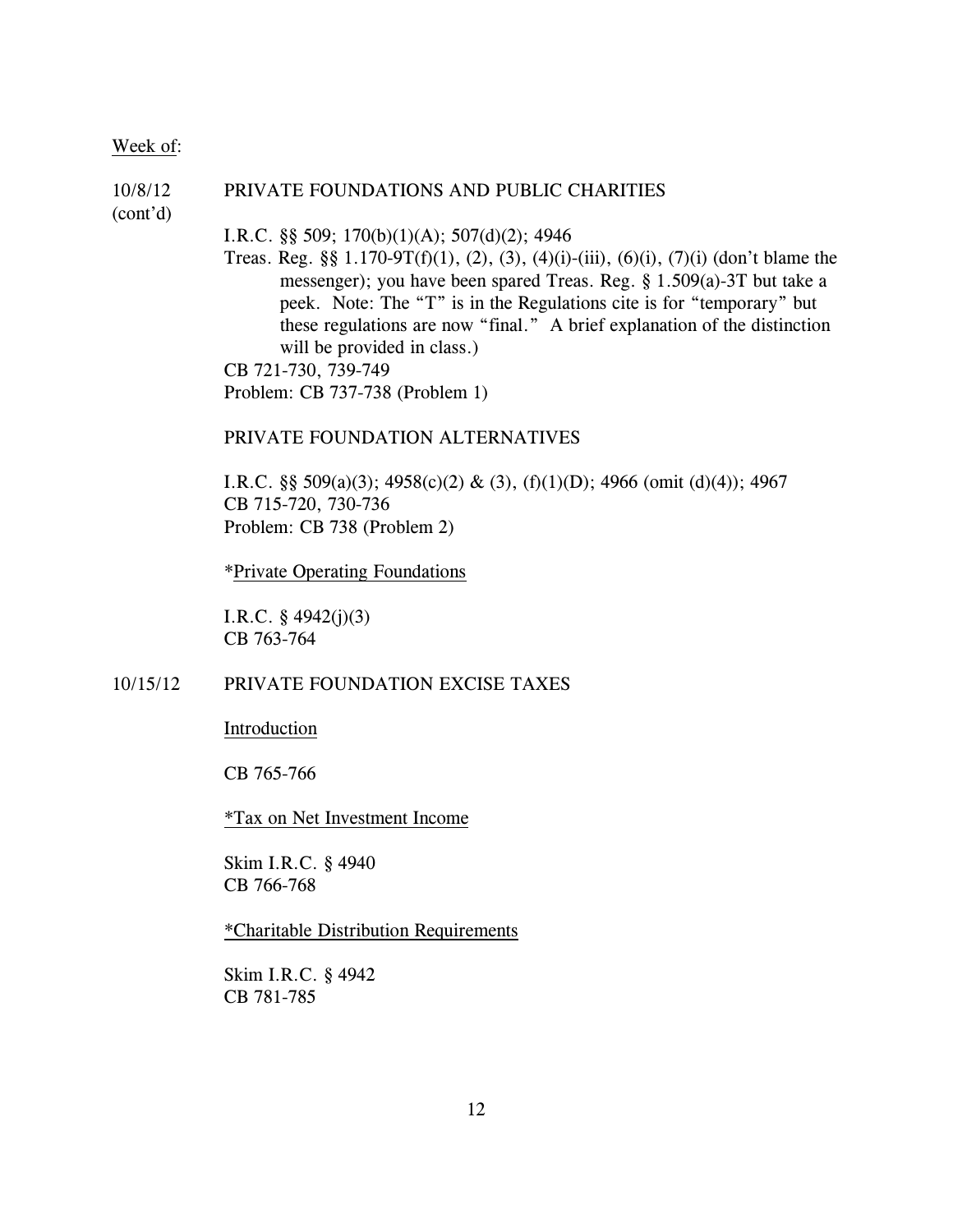10/15/12 Jeopardy and Program-Related Investments (cont'd) Skim I.R.C. § 4944 Prop. Reg. § 43.4944-3(b) Examples 11, 14, 15 & 16 (2012 Update Memo pp. 28-30) CB 794-795; 2012 Update Memo 19-20 Excess Business Holdings

Skim I.R.C. § 4943 CB 789-791 Problem: CB 793 (omit (d))

Question Session and "Pep Talk" on Writing Assignment

During Thursday's class, we will devote 20 minutes or so to some final tips on the writing assignment and entertain any reasonable questions about the facts and instructions.

10/22/12 **Scope Note**: This week concludes a survey of the private foundation excise taxes, focusing on some major operational issues and challenges for private foundations. The emphasis will be on preventive maintenance – how to help a private foundation avoid the various excise tax penalties.

> **Schedule Notes: There will be no class on Tuesday, October 23. On Thursday, October 25, the class will be taught by guest professor Barbara Rosen, a 2000 Hastings graduate, partner in the San Francisco law firm of Evans & Rosen–<http://www.evansrosen.com/>, and experienced teacher in the field.**

Self-Dealing

Skim I.R.C. § 4941 CB 769-773 Problems: 780-781 (Problems 1(a)-(f), (g)(1) & (2))

Taxable Expenditures

Skim I.R.C. § 4945 CB 795-803 Problem: CB 803-804 (Problems (a), (b), (d), (g), (h))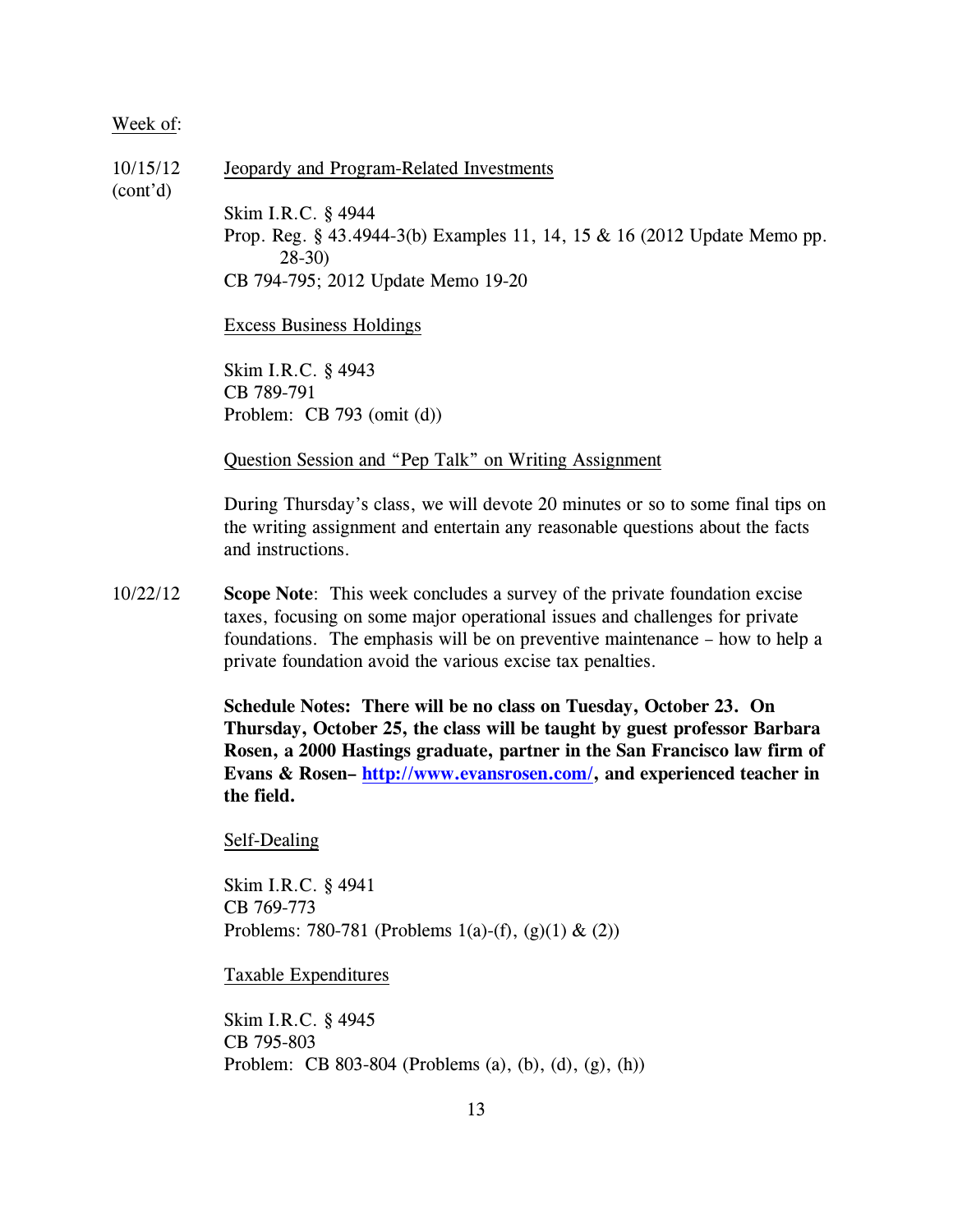10/29/12 **Scope Note:** Classes for this week cover the impact of commercial activities on qualification for exempt status and introduce the unrelated business income tax ("UBIT").

## **COMMERCIAL ACTIVITIES AND THE UBIT**

#### Introduction

CB 567-570

UBIT History and Policy

CB 591-596, 601-603

Impact of Commercial Activities on Exempt Status

CB 570-590 Treas. Reg. §  $1.501(c)(3)-1(b)(1)(i)$ , (iii),  $-1(c)(1)$ ,  $-1(e)$ Problems: CB 590-591

Nature of an Unrelated Trade or Business

I.R.C. §§ 511(a), (b); 512(a)(1); 513(a), (c), (f), (h), (i); skim § 513(d) Regs. §§ 1.513-1 as necessary, -4 & -7 CB 603-605, 613-633 Problems: CB 633-635

Exclusions from Unrelated Business Taxable Income

I.R.C.  $\S\S 512(b)(1)-(5)$ , (7)-(9), (15) Regs. § 1.512(b) as necessary CB 635-640 Problems: CB 641 (Problem 1 only)

\*Computation of UBTI and Planning

I.R.C. §§ 512(a)(1); 512(b)(6), (10), (12) CB 642-643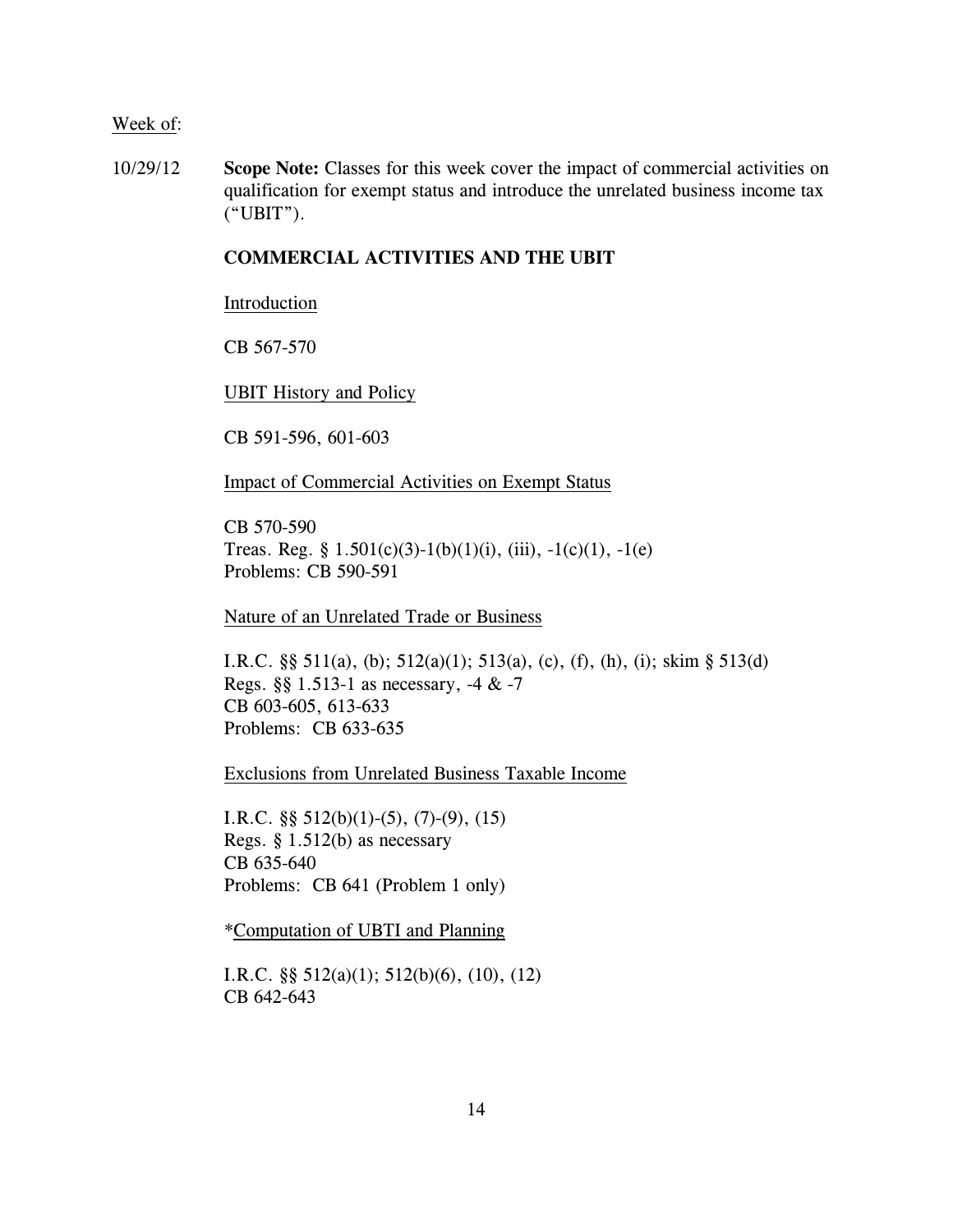11/5/12 **Scope Note:** Tuesday's class and most of the first hour on Thursday are devoted to advanced topics related to commercial and investment activities. Coverage of unrelated debt-financed income will be limited to a brief lecture and a few hypotheticals based loosely on the problems at pp. 662-663. We will look more deeply at the use of controlled taxable subsidiaries by tax-exempt organizations, joint ventures between for-profits and nonprofits, and the emerging social enterprise movement and the hybrid entities that it has spawned. The second half of Thursday's class will cover mutual benefit organizations, emphasizing the rationale for exemption and some special tax and constitutional law issues affecting social clubs and other private membership associations.

\*Unrelated Debt-Financed Income

Skim I.R.C.  $\S$ § 514(a), (b)(1)-(3), (c)(1), (c)(9)(A)-(C) CB 651-653, 659-662 (omit Note 1)

## **COMMERCIAL ACTIVITIES: ADVANCED TOPICS**

Use of Controlled Subsidiaries

CB 663-667

Joint Ventures and Other Structures

CB 667-689 Problem: CB 689-690

Social Enterprises and Hybrid Entities

CB 28-30; 2012 Update Memo 3-5

## **MUTUAL BENEFIT ORGANIZATIONS**

## RATIONALE FOR TAX EXEMPTION

CB 900-909

### \*TRADE ASSOCIATIONS AND BUSINESS LEAGUES

I.R.C.  $\S 501(c)(6)$ CB 916-917; skim CB 926-930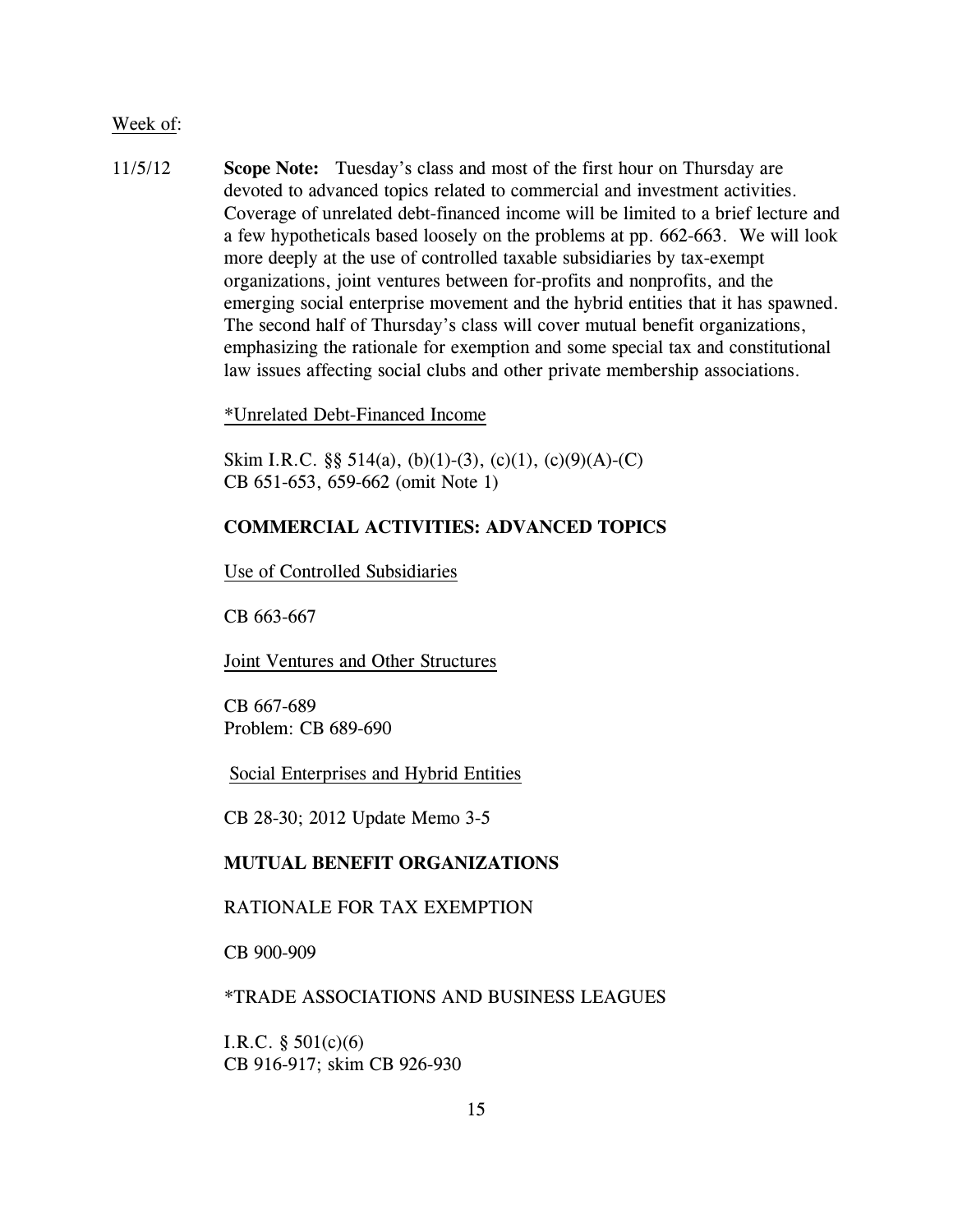11/5/12 SOCIAL CLUBS AND FRATERNAL ORGANIZATIONS (cont'd) I.R.C. §§ 501(c)(7),(8) & (10) CB 931-947 Problems: CB 947 (Problem 1  $\& 2(a)$ ) PRIVATE MEMBERSHIP ASSOCIATIONS: SELECTED CONSTITUTIONAL ISSUES CB 987-995 (skim the dissent at 995-1002), 1002-1005; 2002 Update Memo 25- 26

Problems: CB 1002

11/12/12 **Scope Note:** Our final week begins with a policy-oriented introduction to the charitable deduction and then surveys the basics of § 170 and, as time permits, some special issues related to gifts of property other than cash. Some of this material was covered in basic income tax. The focus will be selective (what's interesting and fun) and practical.

## **CHARITABLE CONTRIBUTIONS**

#### INTRODUCTION

CB 807-812, 817-827

## BASIC PRINCIPLES

I.R.C. §§ 170(c), (f)(8); 6113; 6115 CB 828-845 (*Sklar* is not assigned but the issue in the case is raised in Problem

(*l*) at p. 866, so take a look if you are curious); 856-858, 861-865 Problems: CB 865-866

## CONTRIBUTIONS OF PROPERTY

CB 867-868, 872-873, 876-880 Problems: CB 888-889 (Problems  $1(a)-(i)$  – we may not get to all of these)